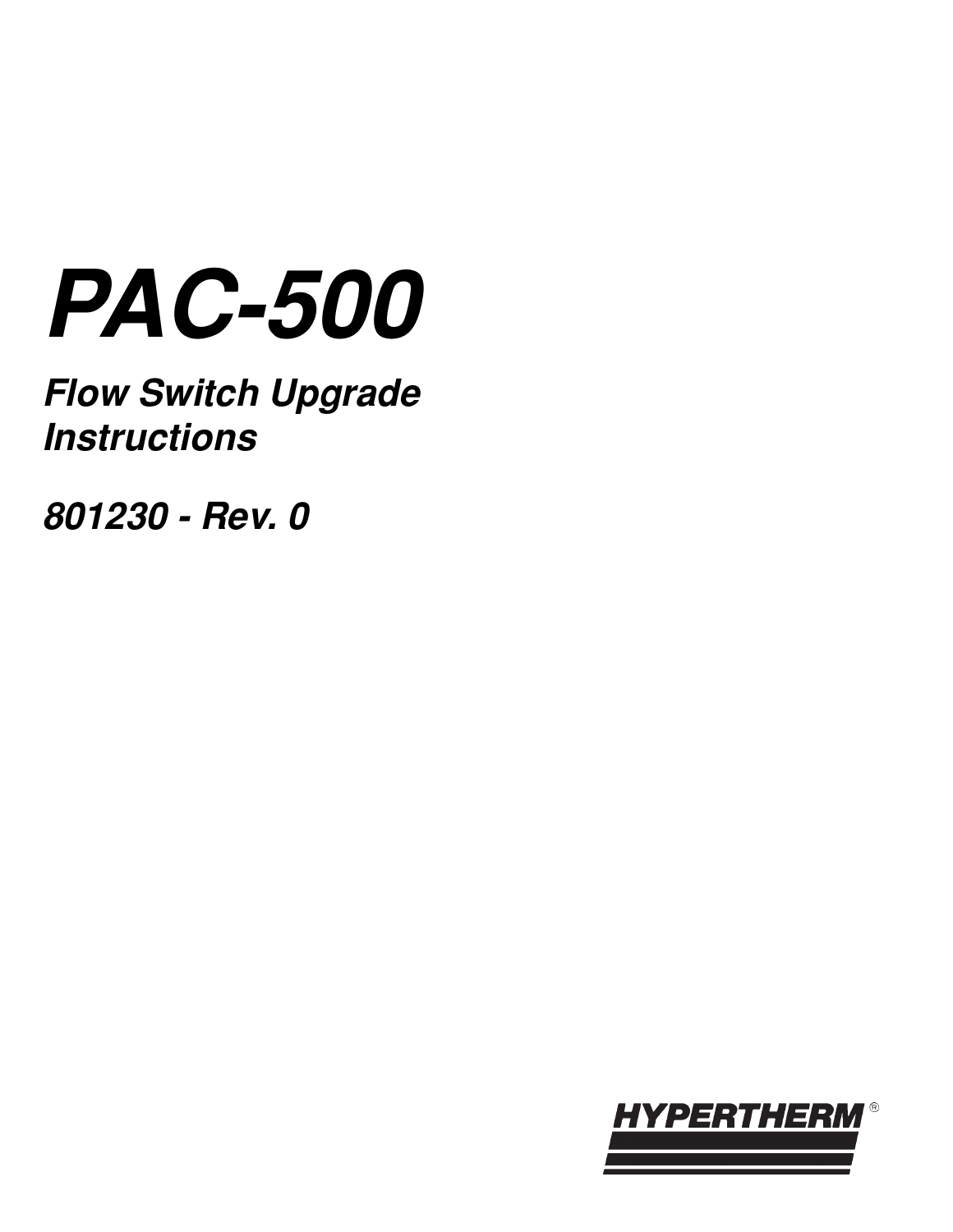# **PAC-500 Flow Switch Upgrade Kit # 028485 Instructions**

**IM-123 (P/N 801230)**

 **Revision 0 December 1990**

**Hypertherm, Inc. P.O. Box A-10 Etna Road Hanover, New Hampshire 03755 (603) 643-3441**

> **© Hypertherm, Inc., 1990 All Rights Reserved**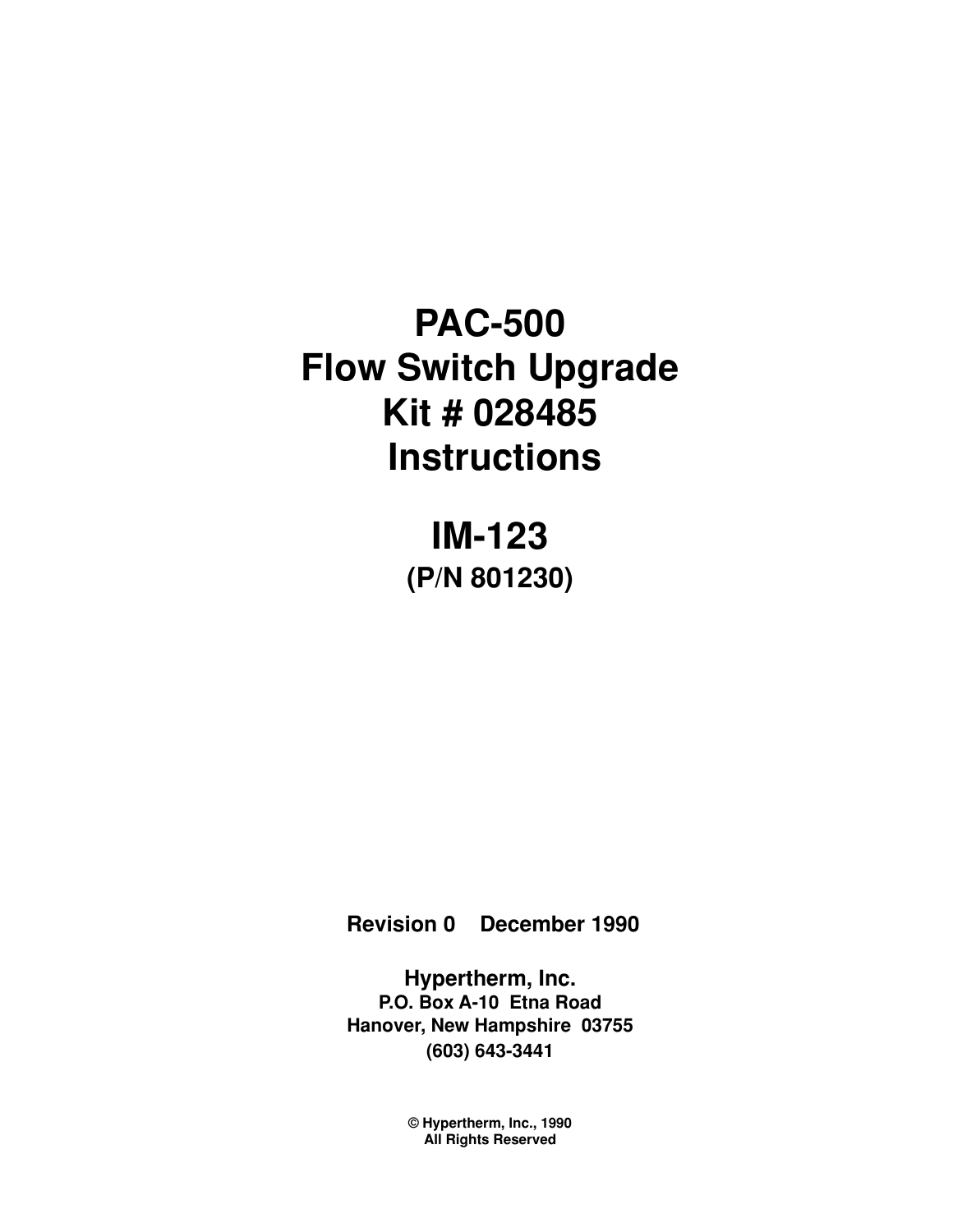#### **Purpose**

The PAC-500 flow switch upgrade instructions provide the necessary information to allow the removal of the existing two flow switches and replacing them with the Kobold flow switch subassembly.

### **Customer Supplied Tools**

Straight blade screwdriver 7/16" (11.11 mm) open-end wrench 9/16" (14.29 mm) open-end wrench 11/16" (17.46 mm) open-end wrench 1/4" (6.35 mm) hex wrench

## **Flow Switch Assembly Upgrade Kit (# 028485)**

Kobold flow switch SA, PAC-500, # 029545 Flow switch, 0.25 GPM 1/4 NPT SPST, # 005139 Flow switch, 1.20 GPM 1/4 NPT SPST, # 005140 Flow switch manifold, # 004457 Plug 1/4, # 015561 Tyrap (5), # 074005

#### **Procedure**

#### **Remove Existing Flow Switches**

To remove the existing flow switches from the PAC-500 Console, refer to the following procedure and the figures called out in the PAC-500 Water-Injection Plasma Arc Cutting System Instruction Manual IM-37 (P/N 800370).

- 1. Prior to proceeding with the upgrade installation, shut the power supply downat the front panel and turn off power at the disconnect box. Disconnect the gas supply to the power supply. Disconnect the water supply to the power supply.
- 2. Open the cover to access the plumbing compartment. Locate flow switches 1FLS and 2FLS Refer to Figure 8.
- 3. Remove the tyraps from around the flow switch leads which are connected to terminal strip 3TB.
- 4. Disconnect the four (4) flow switch leads from 3TB. These leads are marked 9, 15 (two leads), and 25.
- 5. Disconnect and discard hose assembly (024057) between flow switch 1FLS (005054) and the cathode block.
- 6. Disconnect hose assembly (024040) only at flow switch 2FLS (005053).
- 7. Remove the two (2) screws, washers, and nuts to remove the flow switch SA.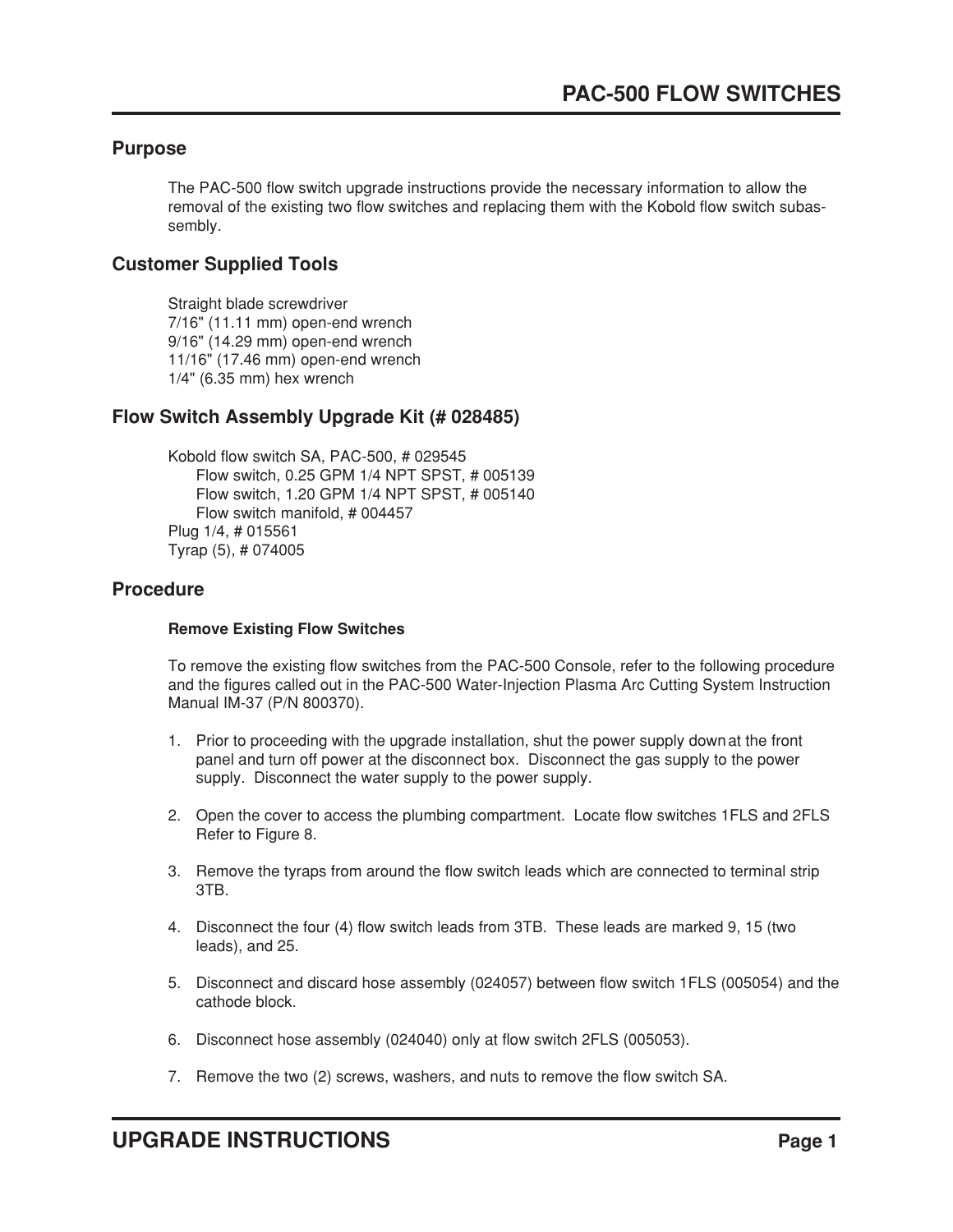#### **Install Upgrade Kit**

To install the Kobold flow switch manifold subassembly upgrade kit, refer to Figure 1.

- 1. Position the Kobold flow switch manifold subassembly where the removed flow switch assembly was mounted. Secure with the two (2) screws, washers, and nuts.
- 2. Route the flow switch leads to terminal strip 3TB. Connect leads to the terminal strip as shown.
- 3. Replace Tyraps to secure flow switch leads.
- 4. Connect hose assembly (024090), which is part of PAC-500 upgrade kit, between the cathode block and Kobold flow switch1FLS (005140/1.20 GPM).
- 5. Reconnect hose assembly end (024040) to Kobold flow switch 2FLS (005139/.25 GPM).